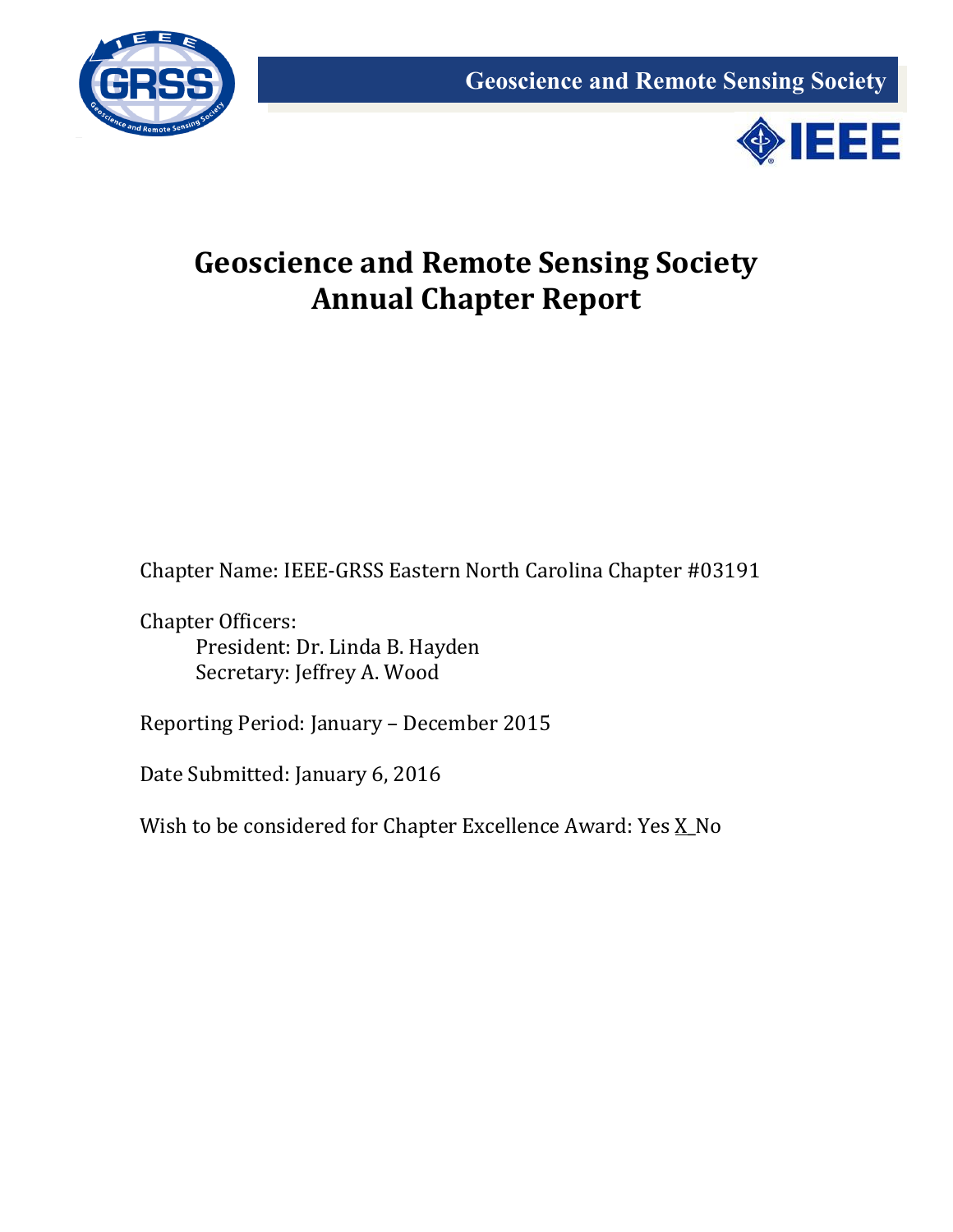Please provide explanation on activities and accomplishments in each of the following categories. Provide backup documentation to properly justify each entry. To be considered for a Chapter Excellence Award, all categories must be addressed. Each category will receive a score of 1-3 (3 being the highest). The chapter with the highest overall score will win the award.

1. Technical Seminars Organized: (for each seminar, provide speaker name, affiliation, date of visit, title of talk, number of people in attendance, location, whether the speaker was a GRSS Distinguished Lecturer, etc.)

## **IEEE-GRSS Fall Distinguished Lecture Series**

Thursday October 27, 2015, 5:30 pm Room 229, Dixon-Patterson Hall, ECSU 35 participants

# **Dr. Gamaliel "Dan" Cherry**

NASA Educator Professional Development, Deputy

## *NASA Opportunities, a Catalyst for Change*

The Distinguished Lecture guest speaker, Dr. Gamaliel "Dan" Cherry, presented opportunities for internships, scholarships, and fellowships within NASA. Dr. Cherry currently serves as the NASA Educator Professional Development Line of Business Deputy. He received his doctorate degree in Instructional Design and Technology from Old Dominion University and has worked with NASA for ten years in the areas of Education and Human Resources.

Dr. Cherry emphasized that students should fill in their profiles at NASA's One Stop Shopping Initiative Recruiting NASA Interns, Fellows, Scholars (OSSI NIFS) in order to be a part of the pool of potential applicants (https://intern.nasa.gov/ossi/web/public/main/). OSSI is a NASA-wide system for the recruitment, application, selection and career development of undergraduate and graduate students primarily in science, technology, engineering and mathematics disciplines.

2. Other Technical Activities (technology initiatives, development of focused technical topics, instrumentation, etc.)

## **C++/Python Training**

C++/Python syntax and structure, exception handling, functions, classes and Python's powerful object model. Performing common tasks in Python, including file layout, databases and web development, and some real-world examples of working Python code. Nov. 3 – 19, 2015 (2 hours/day)

## **SeaSpace Ground Station Operation Training**

SeaSpace TeraScan® satellite processing/control systems training for receiving, processing, archiving, and distributing satellite data. June 8-12, 2015 (6 hours/day)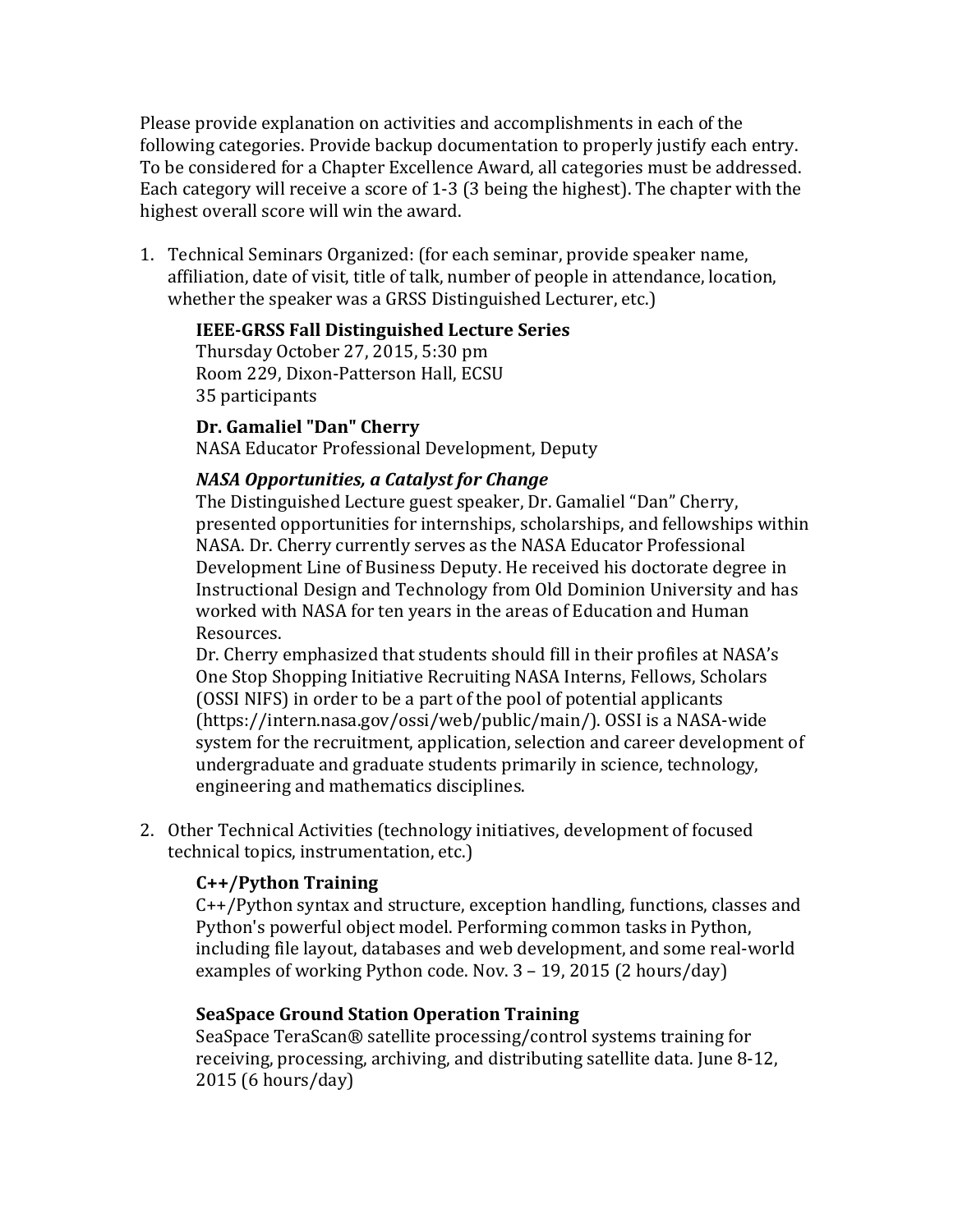3. Education and Outreach (development or sponsorship of short courses, workshops, tutorials, open houses, etc.)

The chapter is in the process of organizing a joint meeting with the Women in Engineering chapter at North Carolina State University. The meeting will take place April 8, 2016 at 6pm in Room 3211 Engineering Building-2, Centennial /Campus NCSU 890 Oval drive, Raleigh, NC 27695. Also scheduled is a tour of the Center of Geospatial Analysis and a 5pm reception. This will be a distinguished lecture featuring Dr. Melba Crawford.

Note that the funds have already been identified for the 5pm reception, nametags and publicity materials. A proposal has been submitted to GRSS to assist with this chapter effort. The objective of the proposal is to support the development of educational materials and the joint GRSS - IEEE Women in Engineering Distinguished Lecture activity. The activities will promote the professional development of student chapter members and the WIE members in the North Carolina State University chapter. This event will also foster an alliance between the remote sensing center at Elizabeth City State University and the Center of Geospatial Analysis at NCSU with the goal of increasing GRSS membership. Vendor quotes are attached to the proposal for each item requested.

| \$1736.20  | US Coachways quote #503390                            |
|------------|-------------------------------------------------------|
| \$87700    | Retractable GRSS banner- Godfrey Group quote #0000948 |
| \$272.55   | Bagmasters Writing Pens quote #2571                   |
| \$954.10   | Bagmasters envelope journal books quote #2570         |
| \$3,839.85 | Total amount requested                                |

4. Professional Development (career advising, mentoring, etc.)

IEEE Formatting for submission of professional research papers was conducted on June 15, 2015 (2 hours). Training on Code of Research Conduct was held for 2 hours on June 26, 2015.

A Graduate Success Seminar was conducted on Tuesday April 14, 2015 featuring current PhD candidates Jerome Mitchell and Ryan Lawrence along with Dr. Napoleon Paxton of the US Naval Laboratory.

5. Involvement with GRSS (participation in IGARSS and other GRSS-sponsored conferences, number of papers vs. number of membership, sessions organized at such conferences, hosting conferences, etc.)

#### **2015 IEEE-GRSS**

http://nia.ecsu.edu/ur/2015/igarss15/igarss15.html

IEEE students presented at the 2015 IEEE Geoscience and Remote Sensing Symposium (IGARSS) in Milan, Italy. Accompanying the students were Dr. Linda Hayden (Chapter President), Dr. Andrea Lawrence, and Mr. Charles Luther (past GRSS President).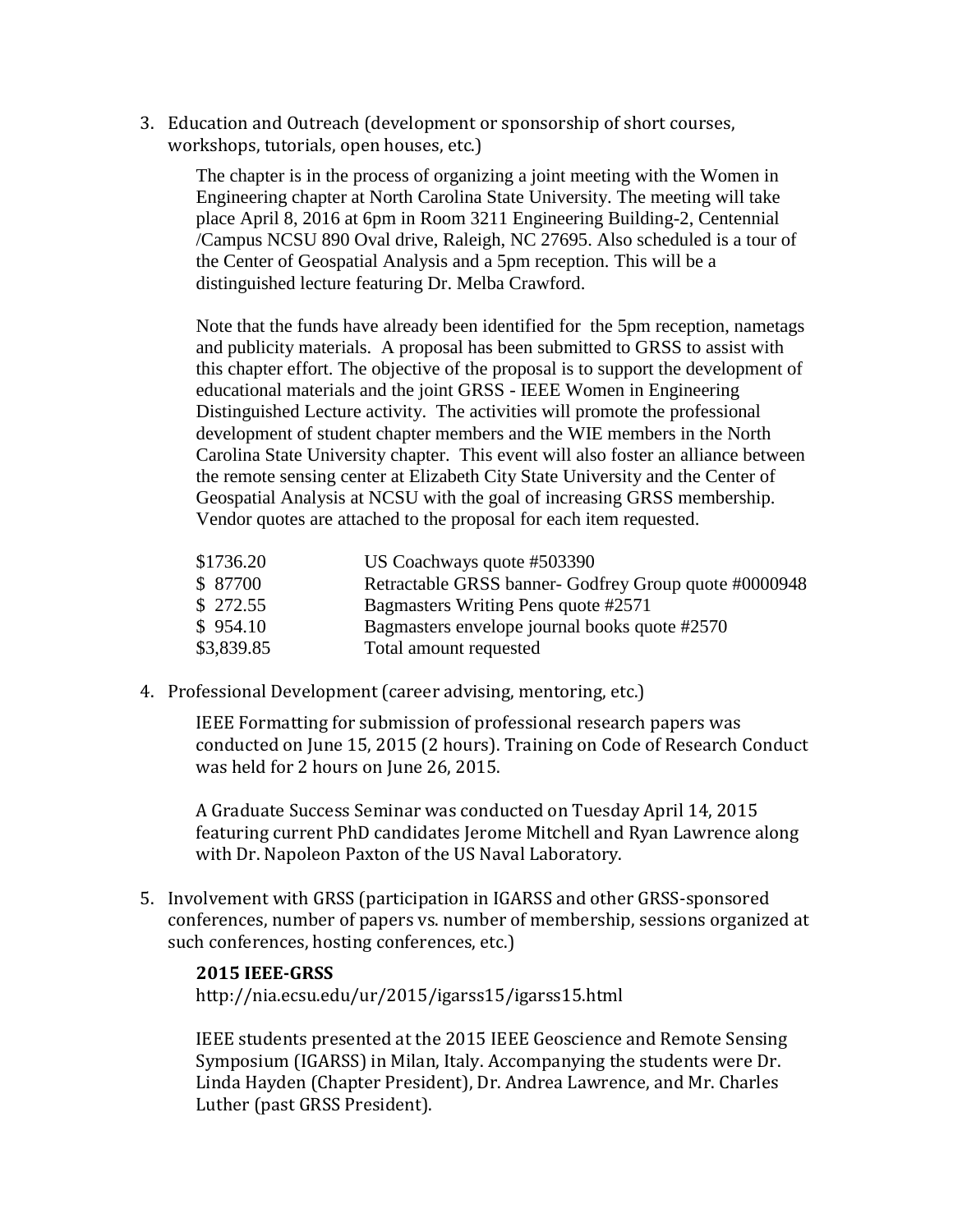The students presenting are listed below with their research titles and links to their published abstracts.

#### **Andrew Brumfield**, Elizabeth City State University

Update of the CERSER TeraScan Cataloguing System and the TeraScan Image Processing Scripts

IGARSS Publication:

http://ieeexplore.ieee.org/xpl/articleDetails.jsp?arnumber=7326029&conte ntType=Conference+Publications

**Raveen McKenzie**, Mississippi Valley State University

A Comparative Study to the 2011/2013 Water Quality Assessments in the Pasquotank Watershed in Northeastern North Carolina with a Sea Level Rise Component

IGARSS Publication:

http://ieeexplore.ieee.org/xpl/articleDetails.jsp?arnumber=7325722&conte ntType=Conference+Publications

#### **Ryan Lawrence**, University of New Hampshire

Ground Penetrating Radar Survey of Edenton Green for Early Structural Remains

IGARSS Publication:

http://ieeexplore.ieee.org/xpl/articleDetails.jsp?arnumber=7326774&conte ntType=Conference+Publications

# **2015 Council on Undergraduate Research - Research Experiences for Undergraduates Symposium**

http://nia.ecsu.edu/ur/1516/151025nsf/

This conference featured keynote presentations, presentations by students from Research Experiences for Undergraduates (REU) programs in all disciplines, sessions for REU students, faculty, and administrators, and opportunities to present to representatives from the National Science Foundation (NSF).

Elizabeth City State University (ECSU) was represented by IEEE member Maeah J. Walthall who took part in the Summer of 2015 REU at ECSU. Her research was titled "Autochamber Measurements of Net Ecosystem (CO2) Exchange at a Subarctic Mire in Northern Sweden." Her mentor, an ECSU graduate, was Mr. Ryan Lawrence, a graduate student at the University of New Hampshire. Ms. Walthall's poster can be found at: http://nia.ecsu.edu/reuomps2015/teams/arctic/Slide1.jpg.

6. Membership Development (number of members added, senior and fellow elevation, nominations submitted for senior and fellow members, etc.)